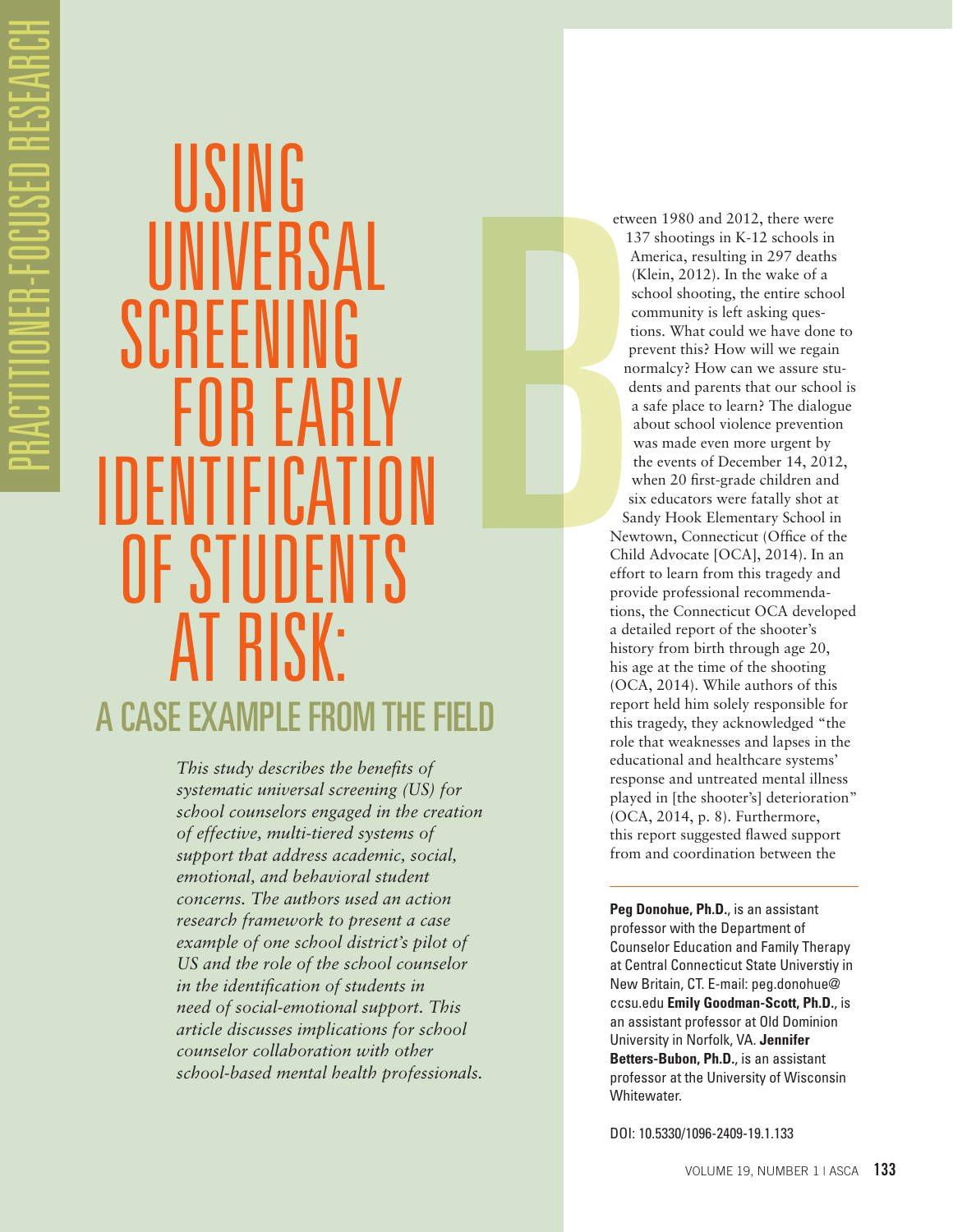shooter's family and his education and healthcare providers.

As a result of their investigation, the OCA provided several recommendations to inform educational practices, the first of which was universal screening (US) of youths' behavior and development (OCA, 2014). Universal screening is the preventative, systematic, and standardized process of assessing every student for predetermined criteria (e.g., social-emotional or behavioral functioning), with the aim of providing early identification and intervention to identified students (Albers & Kettler, 2014). Schools can be an integral aspect of the US process, connecting school, home, and mental health professionals to identify students with elevated needs and provide integrated supports (OCA, 2014). Schools universally assess students' academic performance, including grade-level benchmarks; in a similar vein, schools can screen for student behaviors and social-emotional functioning (Lane, Menzies, Oakes, & Kalberg, 2012).

Although ample material on US has been published in education and school psychology literature (Albers, Glover, & Kratochwill, 2007), there remains limited pertinent information in the school counseling literature. In this article, the authors provide an action research-framed case example of one school district as its staff identified and implemented US over multiple years. The authors then discuss implications for practicing school counselors.

# STUDENTS' MENTAL HEALTH CONCERNS AND THE SCHOOL'S ROLE

Students' unmet mental health needs are a substantial concern. Each year, 14-20% of youth are diagnosed with mental, emotional, or behavioral

## SCHOOLS UNIVERSALLY ASSESS STUDENTS' ACADEMIC PERFORMANCE, INCLUDING GRADE-LEVEL BENCHMARKS; IN A SIMILAR VEIN, SCHOOLS CAN SCREEN FOR STUDENT BEHAVIORS AND SOCIAL-EMOTIONAL FUNCTIONING.

US can be used within multi-tiered systems of support (MTSS), such as School-wide Positive Behavioral Interventions and Supports (PBIS) and Response to Intervention (RTI), to identify students needing additional social-emotional and mental health support (Albers & Kettler, 2014; Burke et al., 2012; Cowan, Vaillancourt, Rossen, & Pollitt, 2013; Hawken, Vincent, & Schumann, 2008; Lane et al., 2012; Walker, Cheney, Stage, & Blum, 2005). Further, providing MTSS is consistent with a comprehensive school counseling program such as the ASCA National Model (American School Counselor Association [ASCA], 2014; Goodman-Scott, Betters-Bubon, & Donohue, 2016).

mental health disorders (National Academy of Sciences, 2009), which often manifest as internalizing or externalizing behaviors (Forns, Abad, & Kirchner, 2014; Lane et al., 2012; Walker et al., 2005). Despite the prevalence of mental health disorders in youth, only 45% of youth with a mental health diagnosis receive treatment, and only 24% of those individuals receive care in the school system (Costello, He, Sampson, Kessler, & Merikangas, 2014). Furthermore, early identification of students with mental health concerns aligns with the Individuals with Disabilities Education Act (U.S. Department of Education [DOE], 2006). Thus, the school has the responsibility to provide early identification and interventions for students with mental health concerns. Universal screening is one tool to assist in identifying student mental health concerns (e.g., internalizing and externalizing behaviors) and preventing school violence (OCA, 2014; Kaffenberger & O'Rorke-Trigiani, 2013; Sprague, Nishioka, & Stieber, 2004).

# UNIVERSAL SCREENING AND MULTI-TIERED SYSTEMS OF SUPPORT

Not only has US been recommended as a means for prevention and early intervention by the OCA (2014) and the U. S. President's Commission on Excellence in Special Education (U.S. Department of Education Office of Special Education and Rehabilitative Services, 2002), but US is recommended as a part of MTSS (e.g., Cowan et al., 2013). Multi-tiered systems of support are preventative, data-driven, evidence-based, culturally responsive frameworks for addressing students' academic and behavioral concerns through three tiers of intervention: tier one, universal prevention for all students, and tiers two and three, identification of and services for students with elevated needs (PBIS, 2015; Sugai & Horner, 2006). Universal screening is a commonly used tier one practice to identify students with tier two and three behavioral or mental health needs (Lane et al., 2012). School counselors have been active in implementing MTSS such as PBIS (e.g., Curtis, Van Horne, Robertson, & Karvonen, 2010; Donohue, 2014; Goodman-Scott, 2014; Sherrod, Getch, & Ziomek-Daigle, 2009).

Positive Behavioral Interventions and Supports is an MTSS focused primarily on student and staff behaviors. Office discipline referrals (ODRs) are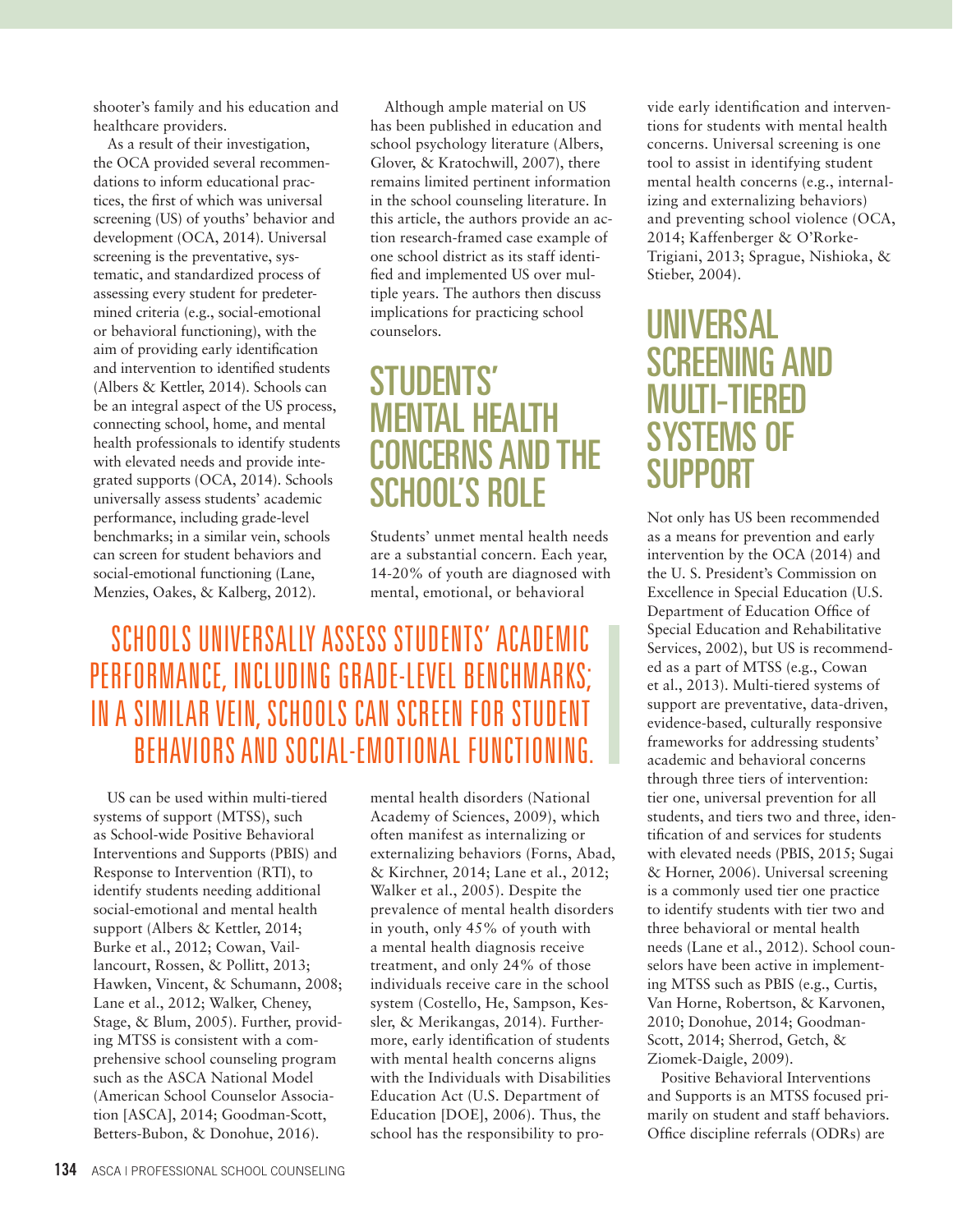a type of student outcome data used to identify individual and school-wide behavioral patterns (Sugai, Sprague, Horner, & Walker, 2000). At the same time, tracking students' ODRs is not necessarily preventative, as staff must rely on students accruing a negative pattern (Burke, Davis, Hagan-Burke, Lee, & Fogarty, 2014). Furthermore, ODRs are often based on externalizing behaviors (Severson, Walker, Hope-Doolittle, Kratochwill, & Gresham, 2007), may not capture all students with elevated needs, and should not be the sole source for referring students to tier two and three services (Walker et al., 2005). Thus, US is recommended in PBIS implementation to complement the analysis of ODR trends by proactively identifying students exhibiting internalizing and/ or externalizing behaviors (Walker et al., 2005). Walker, Cheney, Stage, and Blum (2005) found that integrating the use of ODRs and US within PBIS implementation led to a more proactive approach to identifying and serving students, especially those with a broad range of needs.

### UNIVERSAL **SCREENING** IMPLEMENTATION

Universal Screening can be facilitated at the school or district level and should be coordinated by a leadership team (Lane et al., 2012), which may consist of school counselors, teachers, school psychologists, school social workers, and administrators. The leadership team selects the screener, or assessment, that best fits their needs and criteria (Albers & Kettler, 2014). Table 1 describes several screeners. Screeners should be psychometrically sound, normed/standardized for a population similar to the school/ district, and aligned with the school/ district's budget and time constraints for administering and scoring. Parent permission is not necessarily required before administering a screener; how-

# UNIVERSAL SCREENING IS A COMMONLY USED TIER ONE PRACTICE TO IDENTIFY STUDENTS WITH TIER TWO AND THREE BEHAVIORAL OR MENTAL HEALTH NEEDS.

ever, best practice includes informing parents of all ongoing assessments (RTI Action Network, n.d.).

Each school should have supports in place to implement the screenings and the corresponding evidence-based interventions for identified students (Albers & Kettler, 2014; Glover & Albers, 2007; Lane et al., 2012; Stormont, Reinke, Herman, & Lembke, 2012). Tier two services often include targeted interventions such as group counseling and social skill instruction, while tier three services may include coordinated and intensive wraparound services (Shepard, Shahidullah, & Carlson, 2013). After intervention implementation, students should be continually monitored to determine their progress and the effectiveness of interventions.

#### **School Counselors' Role**

Implementing MTSS, and thus US, fits within the school counselor's role of running a comprehensive school counseling program (ASCA, 2014; Erickson & Abel, 2012; Goodman-Scott et al., 2016). First, school counselors, as members of the US implementation team, are instrumental in the US process and assist in US implementation in all stages. They can assist with identifying screening instruments and collaborate and consult regarding the administration and scoring process. School counselors collect and utilize student data to understand student needs, close the achievement gap, and determine the effectiveness of interventions and programs (ASCA, 2012), all of which can be done through US. "School counselors are encouraged to collect, track, and report data related to any screening or prevention program they implement" (Erickson & Abel, 2012, p. 287). After analyzing screener results, school counselors can inform stakeholders, advocate

for appropriate student interventions, and monitor progress. Last, school counselors can provide direct services, including individual and small group counseling to identified students, and develop classroom guidance lessons based on school-wide trends. Erickson and Abel (2012) examined school counselors' role in screening for suicide and depression. They found that systematically screening every student for specific criteria was a useful school counseling prevention strategy. However, there otherwise exists a dearth of literature describing school counselors' role in US, especially within MTSS such as PBIS.

Far too many students with mental health concerns are not identified and, therefore, go unserved every year in K-12 schools (Dvorsky, Girio-Herrera, & Owens, 2014). Implementation of US assists schools, including the school counselor, in intervening earlier, creating a helpful baseline for further assessment, and reducing overall costs of mental health services over time (Humphrey & Wigelsworth, 2016). Given that research supports the use of US as part of MTSS, identifying the role of the school counselor in this process is essential.

# PURPOSE

The purpose of this study is to explore the process and outcome of a school counselor-led US implementation in one school district. Using an action research framework, the authors provide a case example of a small New England school district. Robin Public Schools (RPS; a pseudonym) piloted US to screen for students in need of additional social and emotional support. The first author of this article was a school counselor in RPS and a member of the district multidisci-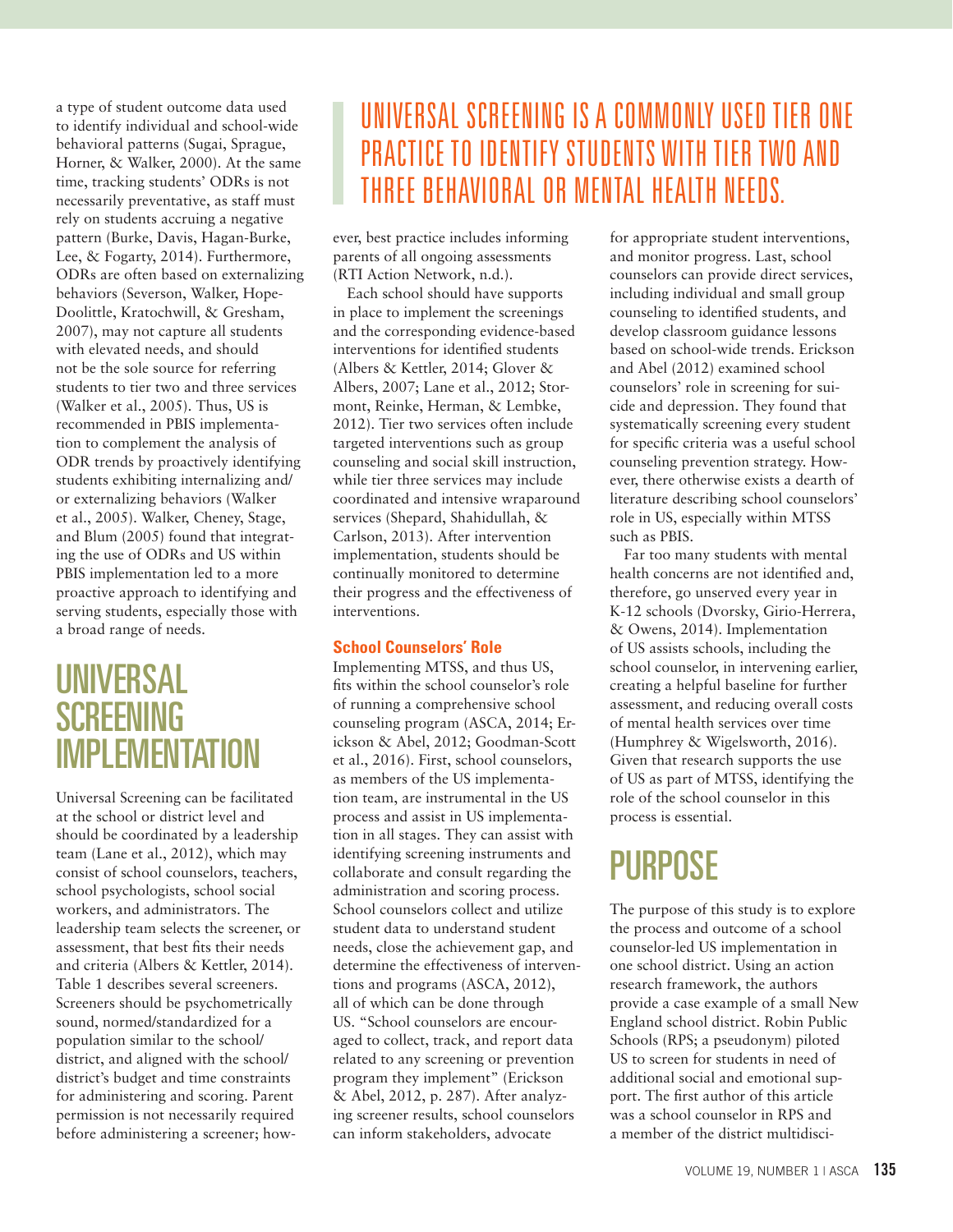### COMMONLY USED UNIVERSAL SCREENERS **TABLE 1**

| <b>Name and Author</b>                                                                                                                                                              | Grade<br>Levels                      | Description                                                                                                                                                                                                                                                                                                                                                                                                                                                   | Price                                                                                                                                                                                                                                      | <b>Links and resources</b>                                                                                                                        |  |
|-------------------------------------------------------------------------------------------------------------------------------------------------------------------------------------|--------------------------------------|---------------------------------------------------------------------------------------------------------------------------------------------------------------------------------------------------------------------------------------------------------------------------------------------------------------------------------------------------------------------------------------------------------------------------------------------------------------|--------------------------------------------------------------------------------------------------------------------------------------------------------------------------------------------------------------------------------------------|---------------------------------------------------------------------------------------------------------------------------------------------------|--|
| Systematic<br>Screening<br>for Behavior<br>Disorders (SSBD;<br>Walker &<br>Severson, 1992;<br>Walker et al.,<br>2004)                                                               | $K-9$                                | Three-stage process from<br>perspective of teacher for<br>stages 1-2. Stage 3 relies on<br>student services professional<br>observation and parent<br>questionnaire. Screens for<br>internalizing and externalizing<br>concerns.                                                                                                                                                                                                                              | \$225.00 (portfolio<br>includes admin<br>guide, CD technical<br>manual, 10 class-<br>room screening<br>packs grades 1-9, 2<br>classroom screen-<br>ing packs PK-K.<br>Online version with<br>automated scoring:<br>\$30.00/100<br>students | https://pacificnwpublish.com/<br>products/SSBD-Portfolio.html                                                                                     |  |
| <b>Student Risk</b><br><b>Screening</b><br>Scale (SRSS;<br>Drummond, 1994)                                                                                                          | $K-12$                               | Administered three times per<br>year; teacher rating for each<br>student in the class in rela-<br>tion to seven externalizing<br>behavioral criteria; (e.g., lies,<br>cheats, sneaks, steals, behav-<br>ior problems, peer rejections,<br>low achievement, negative<br>attitude, and aggressive behav-<br>ior). Scored to determine risk<br>level (low, moderate, high).<br>10-15 minutes for a teacher to<br>screen an entire classroom of<br>20-25 students | Free                                                                                                                                                                                                                                       | http://miblsi.cenmi.org/<br>MiBLSiModel/Evaluation/<br>Measures/StudentRisk<br>ScreeningScale.aspx                                                |  |
| <b>The Behavior</b><br><b>Assessment Scale</b><br>for Children<br><b>Two: Behavior</b><br>and Emotional<br><b>Screening Scale</b><br>(BASC-2 BESS;<br>Kamphaus &<br>Reynolds, 2007) | PK-12                                | Identifies students with needs<br>in both the academic and<br>social domains: internalizing<br>problems, externalizing prob-<br>lems, school problems, and<br>adaptive skills from multiple<br>informants (teacher, parent,<br>student [grades 3-12])<br>4-6 minutes for student form;<br>parent or teacher form (K-12);<br>self report form (grades 3-12)<br>Available in Spanish                                                                            | Manual: \$75.00<br><b>BESS</b> student<br>forms: \$29.00<br>(pack of 25); BESS<br>teacher forms:<br>\$116.00 (pack of<br>100)<br>Web-based system:<br>\$667.95                                                                             | http://www.pearson<br>assessments.com/haiweb/<br>cultures/en-us/product<br>detail.htm?pid=PAaBASC2bess<br>http://www.aimsweb.com<br>(\$4/student) |  |
| Strengths and<br><b>Difficulties</b><br>Questionnaire<br>(SDQ; Goodman,<br>1997)                                                                                                    | $K-12$<br>(ages $3-16$<br>years old) | 25 items examining broad be-<br>havioral domains: emotional<br>symptoms, conduct problems,<br>hyperactivity/inattention, peer<br>relationship problems, and<br>prosocial behavior. Can get<br>multiple stakeholder per-<br>spectives (teacher, parents,<br>students age 11 and older).<br>5-10 minutes                                                                                                                                                        | Free<br>(minimal cost for<br>online version:<br>www.sdqinfo.org)                                                                                                                                                                           | http://www.youthinmind.com<br>and<br>http://www.sdqinfo.com/d0.html                                                                               |  |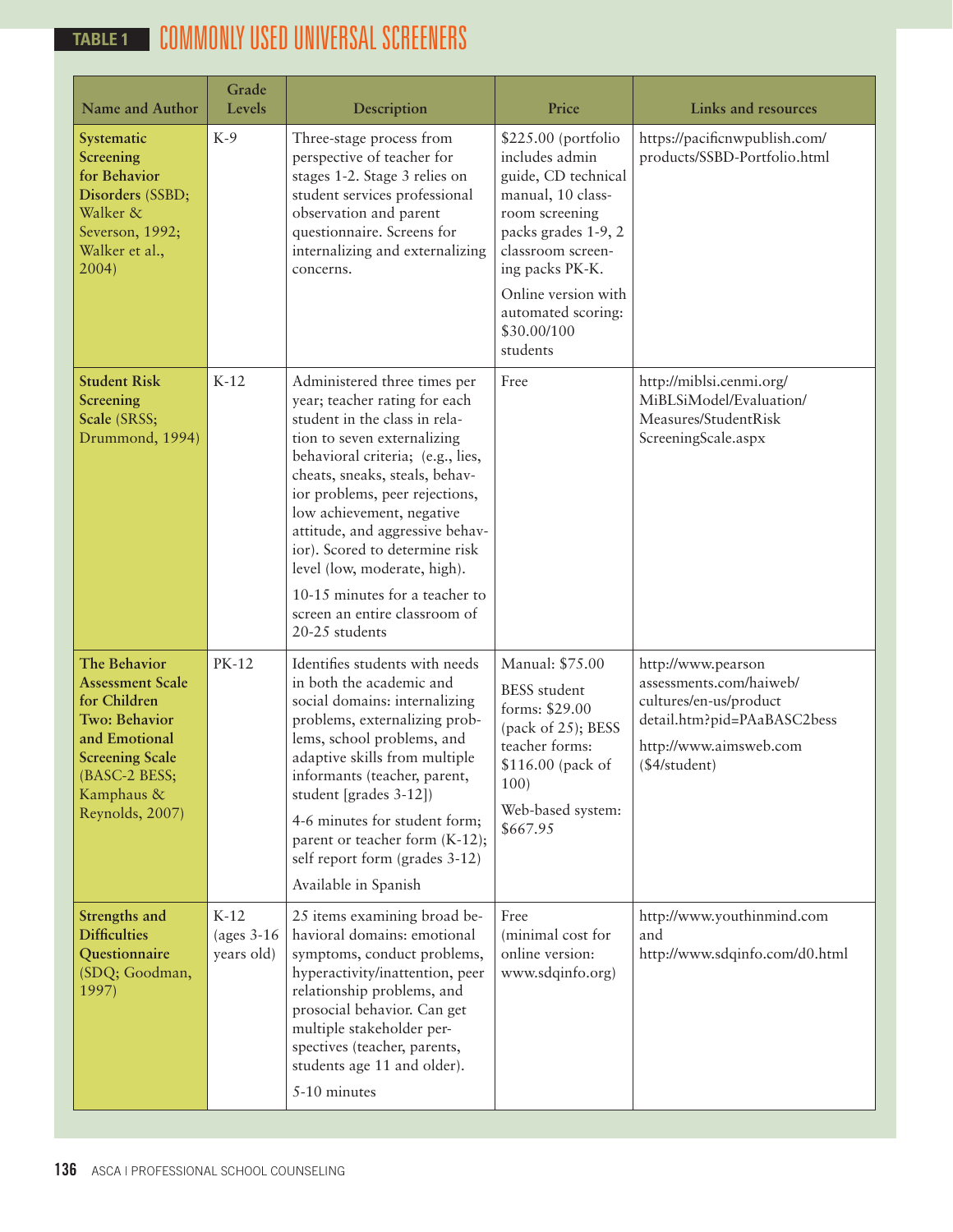plinary, school-based mental health team for the first year of US. Data for this case study example were gathered from her professional records and subsequent communication with and data from RPS staff.

# **METHOD**

Action research relies on practitioners' experiences and ability to make positive changes internally. Specifically, action research is defined as "systematic inquiry" undertaken by educators for the purpose of obtaining "information about how their particular schools operate" (Mills, 2014, p. 8). Action research can focus on teaching and learning or other regular functions of the school. The goal is to gain a new perspective and make effective and positive improvements for the purpose of enriching all aspects of student development (Mills, 2014). Mills conceptualized action research as a four stage process: (a) identifying an area of focus (e.g., defining the research problem or subject), (b) collecting data, (c) analyzing and interpreting data, and (d) developing an action plan (e.g., after reflecting on the data, making a plan for future action). Action research is ongoing and cyclical.

#### **Setting and Participants**

RPS was a small New England public school district in Connecticut with 1,500 students in three schools: one elementary, one middle, and one high school. During the 2012-13 school year, approximately 17.3% of students in RPS were eligible for free and reduced meals, which is well below the state total of 36.7%. Almost all students attended preschool (94%) and were fluent in English (98.5%). In RPS, 14.6% of students were identified for special education services compared to the state total of 11.9%. Those students identified for special education services include all exceptionalities that encompass learning disabilities and emotional disturbance. This figure does not include students identified as gifted and talented.

In 2012, RPS was fairly homogenous demographically, including 85.2% White students, 5.9% Hispanic, 5.4% Asian American, 1.7% Black, 1.6% biracial or multi-racial, and two students of Pacific Islander descent (0.1%). RPS's median family income was \$30,000 and students were high achieving. For example, their fourthgrade students surpassed 89.2% of other fourth-grade students on state wide reading and exceeded 98% in math; further, students scored above state averages in all three areas of the Scholastic Achievement Test. During the 2012-13 school year, RPS had a 95.8% graduation rate and 94.2% of seniors matriculated into higher education programs. The school counselor-to-student ratios varied, including 1:412 for elementary, 1:200 for middle, and 1:250 for high school.

would be completed by the students themselves. The Team favored studentcompleted surveys because some parents could be unaware of how their child approached social situations at school or the child's true feelings of self-worth. Many instruments were deemed too lengthy or did not address the concern areas the Team was most interested in identifying.

#### **Instrument**

The Team selected the Behavior Assessment System for Children, Second Edition Behavioral and Emotional Screening System (BASC-2 BESS) to identify students at risk in the areas of emotional distress and behavioral concerns (Kamphaus & Reynolds, 2007). The BASC-2 BESS is a widely utilized and research-validated instrument including 27 items scored on a 4-point

### IMPLEMENTATION OF US ASSISTS SCHOOLS…IN INTERVENING EARLIER, CREATING A HELPFUL BASELINE FOR FURTHER ASSESSMENT, AND REDUCING OVERALL COSTS OF MENTAL HEALTH SERVICES OVER TIME.

#### **Procedures**

A multi-disciplinary team of RPS school-based mental health providers (the Team), which included school counselors, school psychologists, and school-based and district-level administrators, met to reflect on the Sandy Hook shooting and discuss prevention strategies applicable to their school district's needs. Due to the district's commitment to identify students in need of mental health services and RPS's strategic plan to identify student barriers to learning, the Team decided to implement US as a means of prevention. The Team decided that a key area of focus included identifying students with mental health issues, such as students with atypical behavioral and emotional concerns in need of tier two interventions.

The Team reviewed multiple instruments that would be completed by parents or teachers and several that

ordinal scale (i.e., *never, sometimes, often,* and *almost always*). Further, this assessment measures externalizing problems (e.g., disobeying authority or breaking rules), internalizing problems (e.g., sadness or worry), school problems (e.g., distraction or difficulty following directions), and adaptive skills (e.g., giving suggestions or encouraging others; Dever, Mays, Kamphaus, & Dowdy, 2012). The Team decided the BASC-2 BESS was manageable to administer and score, given the limited number of questions on the assessment (*N* = 27.) The extended version of the BASC-2 BESS was already widely used in the district by school psychologists as needed for special educations assessments and was cost efficient (see Table 1).

#### **Data Collection**

Before implementing US, the Team apprised the school board and school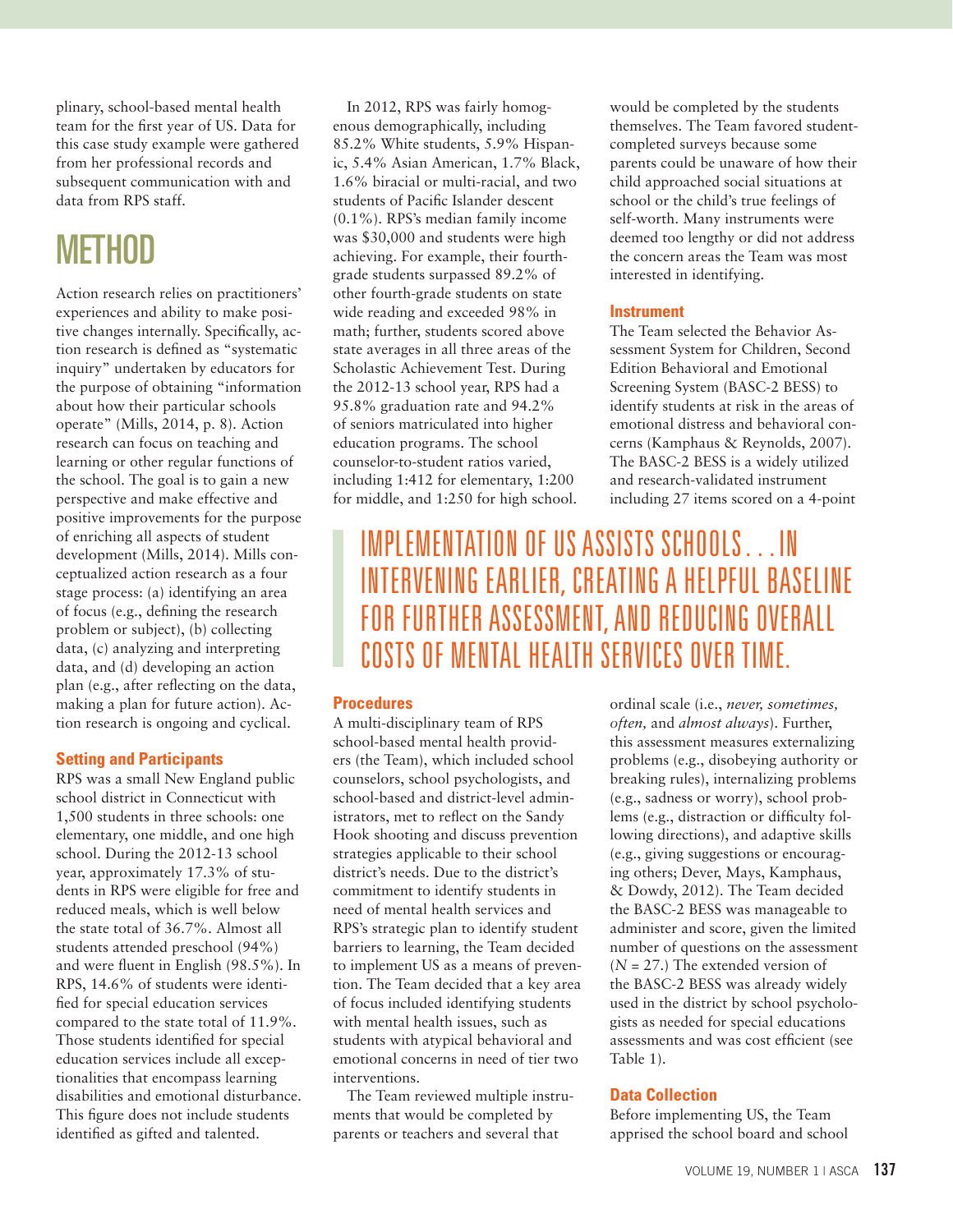attorney of the proposed US process and created a plan for communicating with parents before and after the assessment administration and scoring. Parents were informed through letters and e-mail communication 4 weeks prior to the screening and their responses were overwhelmingly positive, with only three parents district-wide declining their child's participation. An overview of the data collection timeline is presented in Table 2.

Year 1. During year 1 of implementation, school counselors administered the paper and pencil version of the BASC-2 BESS to students in grades 3, 6, and 9 in their homerooms. The Team decided to pilot US with students in these grade levels due to significant grade-level student transitions occurring directly before of after entering these grades (RPS grade levels were grouped into the following: K-3, 4-5, 6-8, and 9-12). The grade-level cohorts for each of the three grade levels varied from 88 to 110 students.

**Year 2.** In year 2 of implementation, RPS expanded screening to also include students in grades 4, 7, and 10. Thus, the total number of grades screened went from three to six. This expansion of data collection was used to follow up on students previously identified with elevated needs, monitor potential changes in students not previously identified, and to screen students new to the district. Similar to year 1, student responses to questionnaires were input by hand.

#### **Data Analysis**

All RPS school counselors assisted in data input and analysis after receiving training from a district school psychologist with expertise in the instrument administration. Grade-level school counselors manually entered student data into scoring software, then the software generated a score that was

### PROCEDURAL CALENDAR FOR FIRST-YEAR **TABLE 2**IMPLEMENTATION OF UNIVERSAL SCREENING AT RPS

| Month            | <b>Action Taken</b>                                                                                                                                                  |  |  |  |
|------------------|----------------------------------------------------------------------------------------------------------------------------------------------------------------------|--|--|--|
| November         | Parent letter sent informing parents of screener in<br>grades $3, 6$ , and $9$ .                                                                                     |  |  |  |
| December         | BASC2-BESS administered in homeroom classes<br>(grades 3 and 6) and health class (grade 9).                                                                          |  |  |  |
| <i>anuary</i>    | Student support team members called the parents of<br>students with heightened scores on the screener to<br>discuss their child's score and available interventions. |  |  |  |
| February         | All parents informed of district-wide or individual<br>student results via mail.                                                                                     |  |  |  |
| February to June | Implementation of tier two intervention groups                                                                                                                       |  |  |  |
| March to June    | Regular progress monitoring of intervention groups                                                                                                                   |  |  |  |
| May              | Meeting to plan for the new year of implementation                                                                                                                   |  |  |  |

verified by the school psychologist. The standard scores were represented as a *t* score, with scores of 60 or below indicating that a student met or exceeded the basic expectations for school functioning, scores between 61 and 70 indicating that a student was at elevated risk, and scores of 71 or higher indicating extremely elevated risk levels (Dever et al., 2012). In the case of elevated scores, the Team suggested further assessment if the child had not been assessed prior to the screener.

As US data were collected, the Team divided into school-based teams comprising the grade-level school counselor(s) and the site school psychologist. Each team reviewed results and looked for trends in student scores. According to an RPS administrator, US "provided a vehicle for counselors and school psychologists to discuss the needs of students by being able to use concrete data. It has also given us data on specific needs in order to form our counseling groups" (personal communication, April 20, 2015). After scoring and analysis, data

ACCORDING TO AN RPS ADMINISTRATOR, US "PROVIDED A VEHICLE FOR COUNSELORS AND SCHOOL PSYCHOLOGISTS TO DISCUSS THE NEEDS OF STUDENTS BY BEING ABLE TO USE CONCRETE DATA."

school counselor's office; at no time were the completed testing protocols shared with parents or other staff in the school. The same process was completed for analyzing year 1 and year 2 data. **Informing Parents and Guardians**

After identification of students, school counselors and school psychologists at the three schools developed action plans that included informing the parents of identified students through written communications and phone calls. Rather than share specific responses on test items, RPS protocol included providing parents with general information on student test scores and self-perception, in an effort to focus on overarching trends. Parents were informed of follow-up supports available, including outside mental health service providers. The school district worked closely with clinicians from a local community health agency to refer students to either school-based or agency-based group and/or individual counselors. Several agency clinicians were already conducting groups in the schools and groups were added to address newly identified student needs. Most clinicians employed by this agency were marriage and family therapists and were available to extend support to the family system if desired. These

were stored in a locked cabinet in each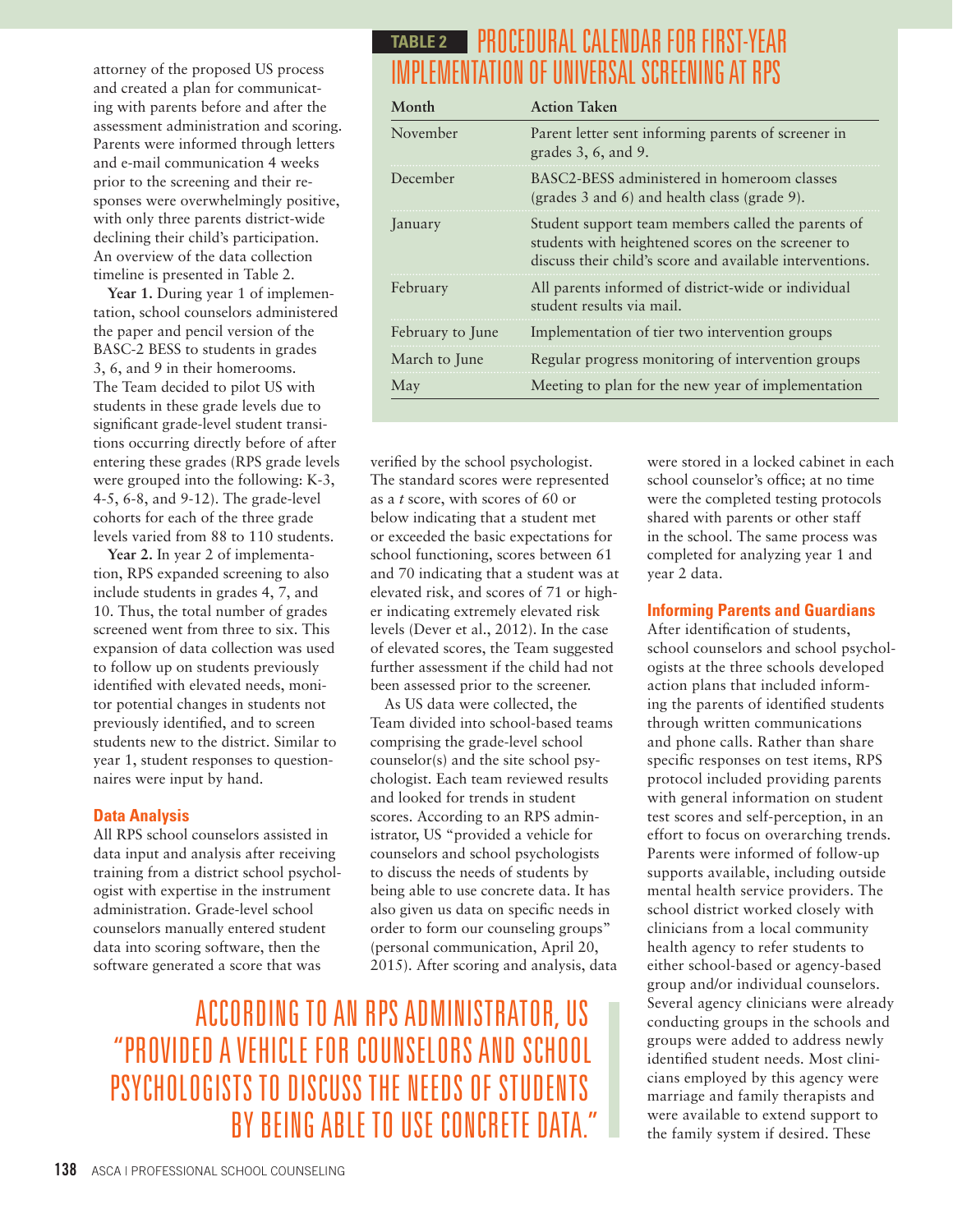#### STUDENTS IDENTIFIED AS ELEVATED BY US DURING TWO PILOT YEARS OF IMPLEMENTATION. **TABLE 3**

| <b>Pilot year #1</b>          |         |         |             |        |        |        |       |
|-------------------------------|---------|---------|-------------|--------|--------|--------|-------|
| 2013-14                       | Gr.3    | Gr. $6$ | Gr.9        | Total  |        |        |       |
| Total # of students per grade | 91      | 124     | 98          | 313    |        |        |       |
| Students identified per grade | 9       |         | $\mathbf Q$ | 30     |        |        |       |
| Percent identified            | $10\%$  | $10\%$  | $10\%$      | $10\%$ |        |        |       |
| <b>Pilot year #2</b>          |         |         |             |        |        |        |       |
| 2014-15                       | Gr. $3$ | Gr.4    | Gr. $6$     | Gr. 7  | Gr.9   | Gr. 10 | Total |
| Total # of students per grade | 99      | 90      | 109         |        | 116    | 97     | 631   |
| Students identified per grade | 11      |         |             |        |        | 13     | 58    |
| Percent identified            | $11\%$  | $5\%$   | $5\%$       | 9%     | $11\%$ | $13\%$ | 9%    |

*Note:* Percentages based on BASC2-BESS administered to all students in named grades.

services were not mandated by the district but suggested to parents as a parent-provided intervention to address concerns raised by the screener.

# RESULTS

#### **Year 1**

During the first year of implementation, students in grades 3, 6, and 9 completed the US (*N* = 313). Based on the analysis (see Table 3), approximately 10% of students  $(n = 30)$ per grade level had scores denoting elevated needs. Of those identified, 80% ( $n = 24$ ) had previously been found to have atypical behavioral and emotional concerns through a teacher or an office discipline referral. The remaining  $20\%$  ( $n = 6$ ) had not been previously identified nor had received related services. Thus, the RPS US process increased the percentage of students identified with behavioral and emotional concerns, newly recognizing students.

#### **Year 2**

In the second year of the pilot, additional grade levels were screened with different results. Between 9% and 13% of students in grades 4, 7, 9, and 10 were identified with elevated needs. However, 5% of students in grades 5 and 6 were identified as elevated, a decrease from the same cohort the previous year. Further, for progress monitoring, the Team compared scores

# STUDENTS WERE ENGAGED IN GROUPS FOCUSED ON DEVELOPING SOCIAL SKILLS AND COPING SKILLS WITH AN EMPHASIS ON DEVELOPING HEALTHY RELATIONSHIPS.

from students identified in year 1 to their results in year 2. Aligned with the action research process, the results were used to inform future practices and interventions.

#### **Follow Up**

The Team included the district's PBIS framework as part of the action plan to meet the needs of students with elevated scores. For example, the Team facilitated tier two focused group and/ or individual counseling for identified students and implemented further assessments as necessary. In the elementary and middle school, students were engaged in groups focused on developing social skills and coping skills with an emphasis on developing healthy relationships. At the high school, students met with school counselors and collaborating clinicians both individually and in groups that emphasized self-care during transitions, self-awareness, and developing decision-making skills. Many of the students who had elevated scores on the screener were entered into the site consult process. Specifically, consult meetings took place between school counselors, grade-level teachers, administrators, and special educators to identify and

support students who struggled academically, socially, and/or emotionally; this process and interventions were documented. Further, student progress was monitored and recorded on a regular basis. All records were kept confidential in a digital database that was shared with the Team and gradelevel teachers as the student moved from grade to grade.

#### **Reflection**

In alignment with the action research steps outlined, examining the effectiveness of US was evolving and ongoing. At the time this article was written, RPS staff were planning for year 3 of US implementation after reflecting on their process. For example, according to the elementary school counselor, many third-grade students struggled with the wording of the BASC-2 BESS during years 1 and 2. They described the self-assessment as difficult for the students to understand; questions had to be repeated and restated during administration. As a result, team members decided for year 3 to use the BASC-2 BESS parent questionnaire for third-grade students instead of the student self-assessment, while retaining the student self-assessment for stu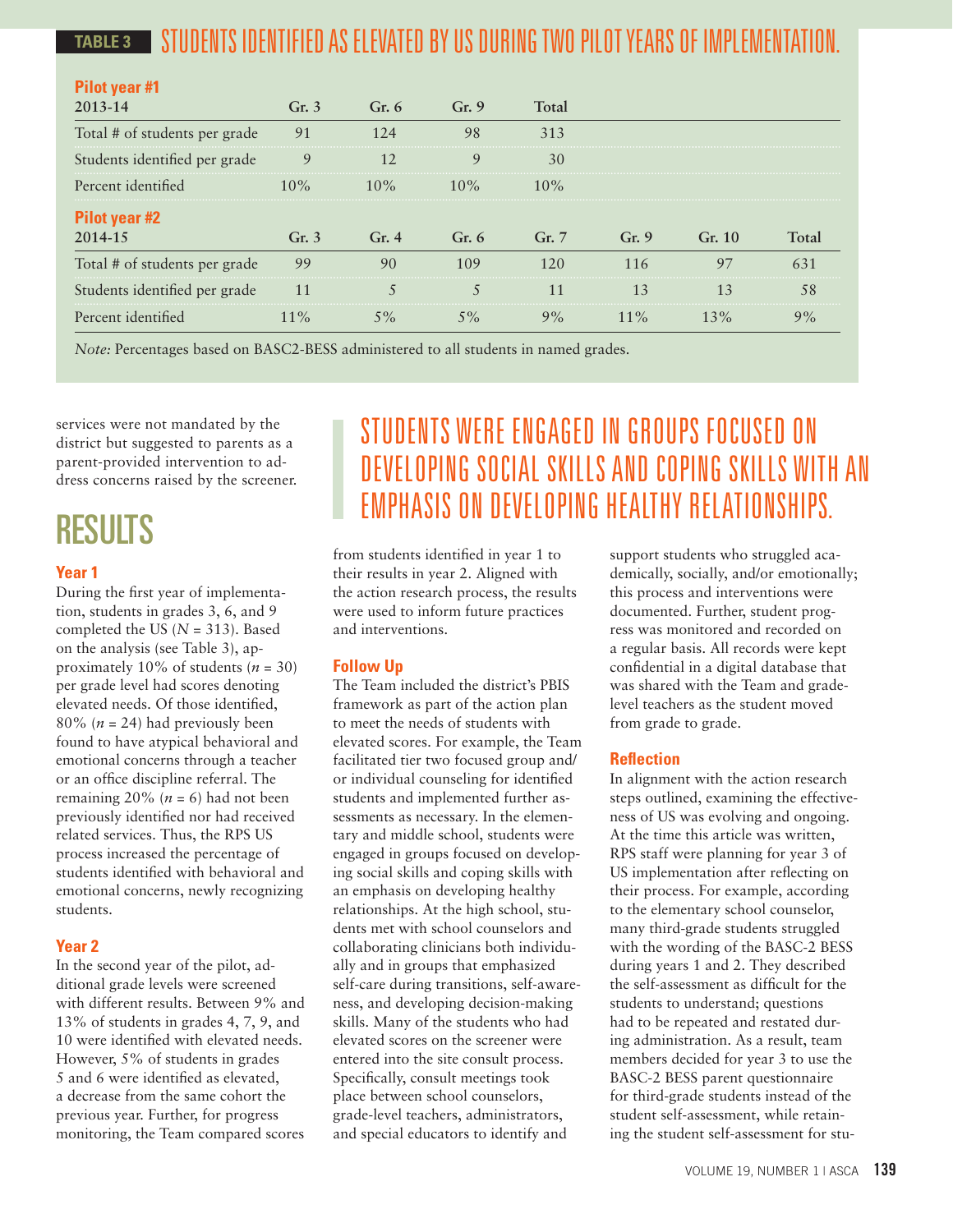dents in fourth, sixth, seventh, ninth, and 10th grades. Eventually, the district intends to expand their screening procedures to include all students in third through 12th grades; all students but those in third grade will complete self-reports. Furthermore, due to the time-consuming nature of administering and inputting student data (i.e., scores), the district aims to streamline the process by using electronic assessments and purchasing software for more efficient analysis.

**Progress monitoring.** The Team has and will continue to provide monitoring and interventions to students with elevated scores from previous screenings as long as those needs are present. Once students receive scores in the typical range for the BASC-2 BESS, they will be monitored but no longer receive direct services. Decisions about continuing services were and will continue to be made based on progress monitoring data and in conjunction with agency clinicians. As more students are identified and more interventions occur, the Team plans to use pre and post group evaluations to measure ongoing effectiveness.

atypical behavioral and/or emotional concerns; personal communication, October 6, 2014), which engaged parents in their child's overall development.

While RPS's US implementation had many reported benefits, the schools also encountered several challenges. US implementation required an extensive amount of time to input and analyze the data. Once students were identified, RPS needed increased staff and support to facilitate student interventions.

# **SUMMARY**

Through the pilot of US in the school district, RPS created a systematic process to identify students at risk behaviorally and emotionally and provide monitoring and services to best meet their needs. RPS's use of US aligned with the district's strategic plan and included a range of stakeholders, including school counselors. As part of an interdisciplinary team, RPS school counselors implemented US within a MTSS/PBIS framework.

# PARENTS/CARETAKERS DEVELOPED A GREATER AWARENESS OF THEIR CHILD'S MENTAL HEALTH NEEDS, WHICH ENGAGED PARENTS IN THEIR CHILD'S OVERALL DEVELOPMENT.

**Benefits and challenges.** Implementing US has resulted in several district benefits. According to the RPS director of Pupil Personnel Services, US implementation increased the district's awareness of student's atypical behavioral and emotional concerns (personal communication, October 6, 2014) and led to greater collaboration with local community mental health agencies. Further, US implementation reportedly assisted the district to act proactively, providing services to students before major incidents or needs developed. Last, and perceived to be most important, as a result of US, parents/caretakers developed a greater awareness of their child's mental health needs (e.g.,

The genesis of US in this district was preventative in nature. Rather than responding reactively after student concerns escalated, the district identified students with high needs and provided interventions proactively. Correspondingly, the identification of students in need of support can lead to early intervention and a greater likelihood of positive student outcomes (Walker, Ramsey, & Gresham, 2004). Prevention efforts are crucial in schools in order for timely, lasting and effective interventions (ASCA 2011; Graczyk, Domitrovich & Zins, 2003).

School counselors are members of school and district interdisciplinary leadership teams (ASCA, 2012;

Janson, Stone, & Clark, 2009), including those that implement PBIS and promote systemic change (ASCA, 2014; Cressey, Whitcomb, McGilvray-Rivet, Morrison, & Shander-Reynolds, 2014; Goodman-Scott, 2014; Singh, Urbano, Haston, & McMahan, 2010). At RPS, school counselors served on the interdisciplinary team to implement US. Furthermore, school counselors are systemic leaders and change agents who advocate for students and the school as a whole (ASCA, 2012; Goodman-Scott, 2014; Cressey et al., 2014). As members of the Team, RPS school counselors played an essential role in creating intentional systemic change through US implementation and the referral and coordination of mental health services.

School counselors on the Team collaborated and consulted with myriad stakeholders during the US process, including other Team members, teachers, parents/caretakers, and community mental health agencies. Collaboration and consultation is a crucial dimension of the school counselor's role serving students (ASCA, 2012). For example, although teachers interact with students throughout the day, they may feel unsure about how to best support students with mental health or behavioral concerns (Reinke, Stormont, Herman, Puri, & Goel, 2011). Thus, through consultation and collaboration, RPS school counselors supported teachers as they served students with challenging behavioral and emotional concerns in the classroom setting.

Through the implementation of US, school counselors were able to use data to guide their decisions and interventions. Specifically, data were used to identify students with elevated needs, track the effectiveness of corresponding school interventions, and determine students' future interventions. By utilizing US beginning in midelementary school, RPS also created a baseline of students' behavioral and emotional functioning, enabling staff to monitor and provide interventions throughout students' K-12 education. In this age of educational accountability, school counselors systematically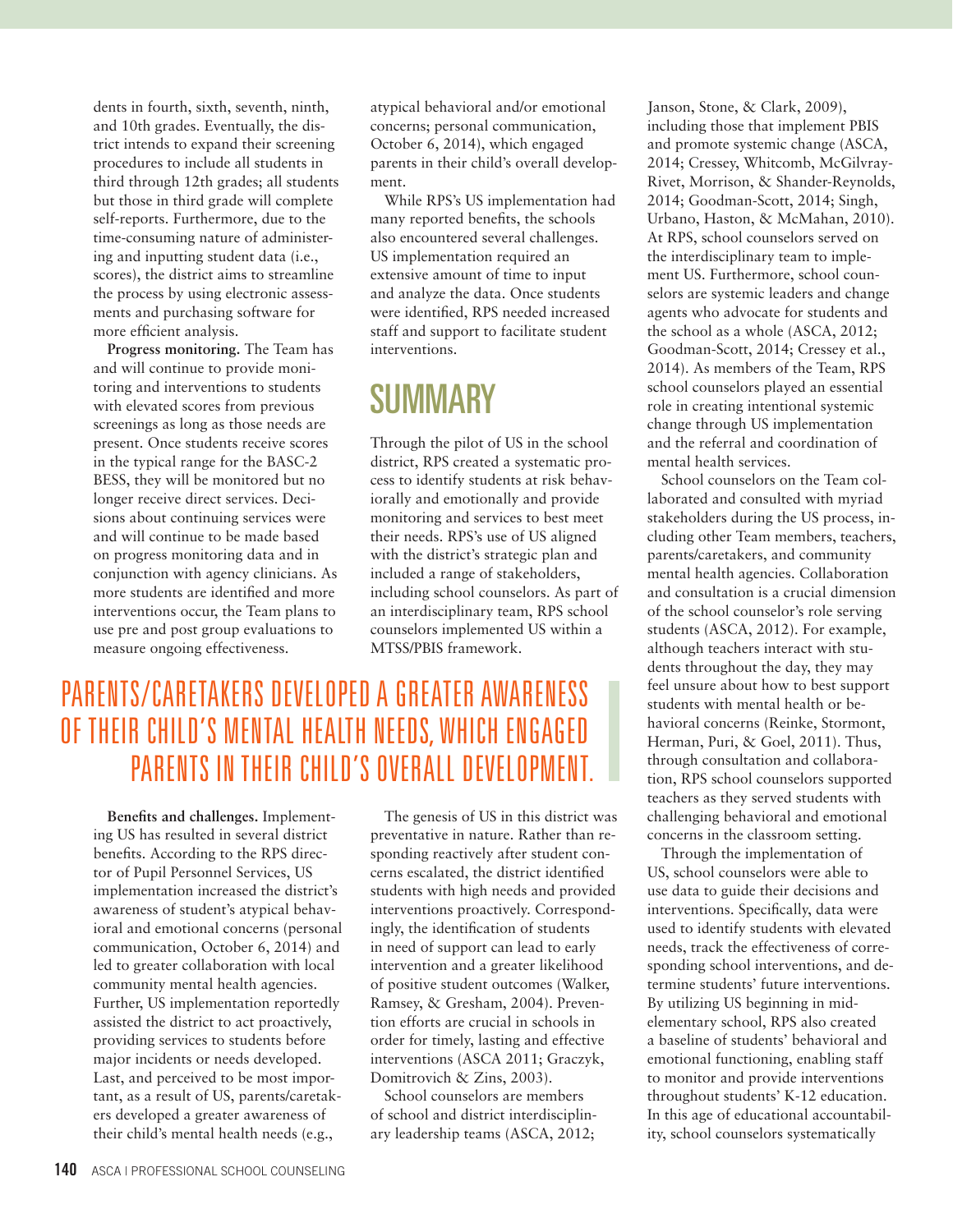use data to determine their impact on students; close students' achievement gaps; assist every student to achieve academic, career, and social-emotional success; and inform the development of their comprehensive school counseling program to maximize identification, prevention, and intervention efforts (ASCA, 2011, 2012, 2014; White & Kelly, 2010).

Last, students' mental health concerns historically have not been consistently identified or met (Costello et al., 2014; National Academy of Sciences, 2009). Through utilizing US, RPS school counselors advocated for students by increasing staff and parent/caretaker awareness regarding students' mental health concerns and needed interventions. They also assisted students in receiving needed services. RPS school counselors provided timebound individual and group counseling to serve students identified for tier two interventions; such direct services are an important dimension of the delivery system of a comprehensive school counseling program (ASCA, 2012).

## IMPLICATIONS FOR SCHOOL **COUNSELORS**

The action research process in RPS highlighted school counselors as unique school staff positioned to advocate for and implement universal screening in their districts as members of a larger interdisciplinary team and as part of implementing a comprehensive school counseling program. The following school counseling implications are drawn from this study. First, school counselors can advocate for and support US implementation at their respective schools. US in K-12 schools has been recommended by a number of sources, and school counselors can be instrumental in informing educational stakeholders, such as building and district administrators, regarding the benefits and processes of US (Cowan et al., 2013).

# RATHER THAN RESPONDING REACTIVELY AFTER STUDENT CONCERNS ESCALATED, THE DISTRICT IDENTIFIED STUDENTS WITH HIGH NEEDS AND PROVIDED INTERVENTIONS PROACTIVELY.

Next, US is aligned with school counselors' training and professional roles, meaning they are in a key role to participate in US as part of facilitating a comprehensive program, including prevention, collaboration, direct and indirect student services, the use of data, and systemic leadership and advocacy. For example, US provides an avenue for school counselors to increase collaboration and consultation with other school stakeholders, such as school psychologists, when identifying screening tools; teachers, including the use of a shared vocabulary and understanding when communicating about identified students; school-based staff, to create a positive and responsive classroom environment and curriculum; and additional stakeholders including community agency counselors and parents/caretakers. School counselors can administer US as part of their classroom lessons, and can use data collected through US to determine students with elevated needs and monitor their progress. Moreover, school counselors may use US data to plan evidence-based interventions, such as small group counseling, social skills instruction, academic advising, and the development of wraparound services for students with the greatest behavioral and emotional concerns.

Last, through US implementation, school counselors could raise awareness among stakeholders about the critical need to address mental health concerns and prevention early in students' development.

# **LIMITATIONS**

The presented case example was a pilot action research study meant to inform a school-based mental health team in a small school district. Given the nature of action research, this study was conducted by practitioners in a school environment, rather than a clinical environment. Results of this pilot study cannot necessarily be generalized to other districts but were used to understand the needs of students in the given school district. The possibility of human error also exists in this study's implementation, data input, or calculation of scores.

Future studies could examine a larger sample of school counselors and schools regarding US implementation trends. A qualitative study of school counselors' experiences in US implementation could provide rich information across school counselors. A longitudinal study of US would offer the opportunity to study trends, including student outcomes, for a longer period of time.

# **CONCLUSION**

Screenings are commonplace in public education, used to identify deficits in literacy, numeracy, vision, and hearing. Screening students' mental health may create a more comprehensive portrait of students. This proactive, preventative, and systemic approach to identifying students' needs can yield essential data to inform both individual intervention and schoolwide decisions. According to the OCA (2014), the investigation of the Sandy Hook shooter's history highlights the need to address

the profound gaps in our continuum of services for children with developmental and mental health needs, and further develop our capacity to provide carefully individualized,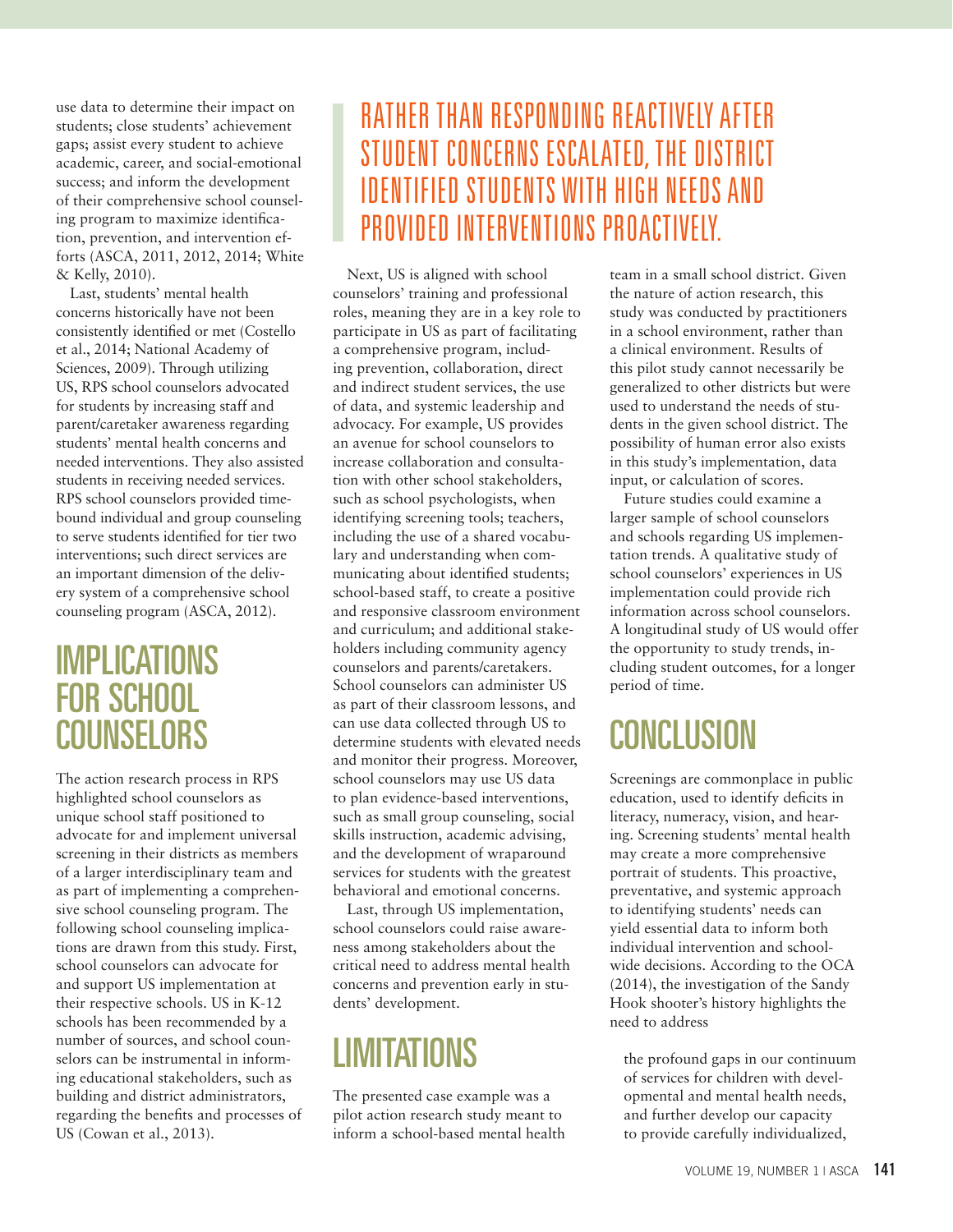timely, and sustained assistance not only to children and young adults but also to their families, instead of waiting until severe crises or developmental failures…(p. 107).

As school counselors, we cannot prioritize one deficit area over another. Academic concerns do not trump mental health concerns; both are important. Similarly, we cannot fail to act because a student with mental health concerns has not failed academically. Building capacity in school counselors to identify students with atypical behavioral and emotional concerns assists counselors in intervening with students at an early age, making a lasting impact on students' lifelong mental health, and ensuring schools are safe places for achievement and personal growth.

It is imperative that we learn from the devastating losses sustained by the families and community of Sandy Hook Elementary School and the other tragic school shootings in recent years. Educational stakeholders must heed recommendations and best practices resulting from these incidents, including preventative, comprehensive, and uniform measures such as universal screening. Educators need to work in tandem with each other, and with mental and physical health providers to support students and their families comprehensively and preventatively.  $\Box$ 

# REFERENCES

- Albers, C. A., Glover, T. A., & Kratochwill, T. R. (2007). Where are we, and where do we go now? Universal screening for enhanced educational and mental health outcomes. *Journal of School Psychology, 45*, 257–263.
- Albers, C. A., & Kettler, R. J. (2014). Best practices in universal screening. In P. Harrison & A. Thomas (Eds.), *Best practices in school psychology: Data-based and collaborative decision making* (121–131). Bethesda, MD: National Association of School Psychologists Publications.
- American School Counselor Association. (2011). The professional school counselor and the identification, prevention, and intervention of behaviors that are harmful and place students at-risk. *American School Counselor Association Position Statement.* Retrieved from http:// schoolcounselor.org/asca/media/asca/ PositionStatements/PS\_AtRisk.pdf
- American School Counselor Association. (2012). *The ASCA National Model: A framework for school counseling programs* (3rd ed.). Alexandria, VA: Author.
- American School Counselor Association. (2014). The professional school counselor and multi-tiered systems of support. *American School Counselor Association Position Statement.*  Retrieved from http://schoolcounselor. org/asca/media/asca/ PositionStatements/PS\_ MultitieredSupportSystem.pdf
- Burke, M. D., Davis, J. L., Hagan-Burke, S., Lee, Y., & Fogarty, M. S. (2014). Using SWPBS expectations as a screening tool to predict behavioral risk in middle school. *Journal of Positive Behavior Interventions, 16*(1), 5–17. doi:10.1177/1098300712461147
- Burke, M. D., Davis, J. L., Lee, Y., Hagan-Burke, S., Kwok, O., & Sugai, G. (2012). Universal screening for behavioral risk in elementary schools using SWPBS expectations. *Journal of Emotional and Behavioral Disorders, 20*(1), 38–54. doi:10.1177/1063426610377328
- Costello, E. J., He, J., Sampson, N. A., Kessler, R. C., & Merikangas, K. R. (2014). Services for adolescents with psychiatric disorders: 12-month data from the national comorbidity surveyadolescent. *Psychiatric Services, 65*(3), 359–366.
- Cowan, K. C., Vaillancourt, K., Rossen, E., & Pollitt, K. (2013). *A framework for safe and successful schools [Brief].* Bethesda, MD: National Association of School Psychologists.
- Cressey, J., Whitcomb, S., McGilvray-Rivet, S., Morrison, R., & Shander-Reynolds, K. (2014). Handling PBIS with care: Scaling up to school-wide implementation. *Professional School Counseling, 18*, 90–99. doi:10.5330/ prsc.18.1.g1307kql2457q668
- Curtis, R., Van Horne, J. W., Robertson, P., & Karvonen, M. (2010). Outcomes of a school-wide positive behavioral support program. *Professional School Counseling, 13*(3), 159–164. doi:10.5330/ PSC.n.2010-13.159
- Dever, B. V., Mays, K. L., Kamphaus, R. W., & Dowdy, E. (2012). The factor structure of the BASC-2 behavioral and emotional screening system teacher form, child/adolescent. *Journal of Psychoeducational Assessment, 30*(5), 488–495.
- Donohue, M. D. (2014). *Implementing school wide positive behavioral supports (SWPBIS): School counselors' perceptions of student outcomes, school climate, and professional effectiveness.* Retrieved from University of Connecticut Digital Commons @ UConn. Paper 436.
- Dvorsky, M., Girio-Herrera, E., & Owens, J. S. (2014). School-based screening for mental health in early childhood. In M. Weist (Ed.), *Handbook of school mental health* (pp. 297–310). New York, NY: Springer.
- Erickson, A., & Abel, N. R. (2012). A high school counselor's leadership in providing school-wide screenings for depression and enhancing suicide awareness. *Professional School Counseling, 16*(5), 283–289. doi:10.5330/ PSC.n.2013-16.283
- Forns, M., Abad, J., & Kirchner, T. (2014). Internalizing and externalizing problems. In R. J. R. Levesque (Ed.), *Encyclopedia of adolescence* (pp. 1464–1469). Retrieved from http://link. springer.com/referenceworkentry/10.10 07%2F978-1-4419-1695-2\_261
- Glover, T. A., & Albers, C. A. (2007). Considerations for evaluating universal screening assessments. *Journal of School Psychology, 45*(2), 117–135.
- Goodman-Scott, E. (2014). Maximizing school counselors' efforts by implementing school-wide positive behavioral interventions and supports: A case study from the field. *Professional School Counseling, 17*, 111–119. doi:10.5330/prsc.17.1.518021r2x6821660
- Goodman-Scott, E., Betters-Bubon, J., & Donohue, M. (2016). Aligning comprehensive school counseling programs and positive behavioral interventions and supports to maximize school counselors' efforts. *Professional School Counseling, 19*, 57–67. doi:10.5330/1096-2409-19.1.57
- Graczyk, P. A., Domitrovich, C. E., & Zins, J. E. (2003). Facilitating the implementation of evidence-based prevention and mental health promotion efforts in schools. In *Handbook of School Mental Health Advancing Practice and Research* (pp. 301–318). New York, NY: Springer US.